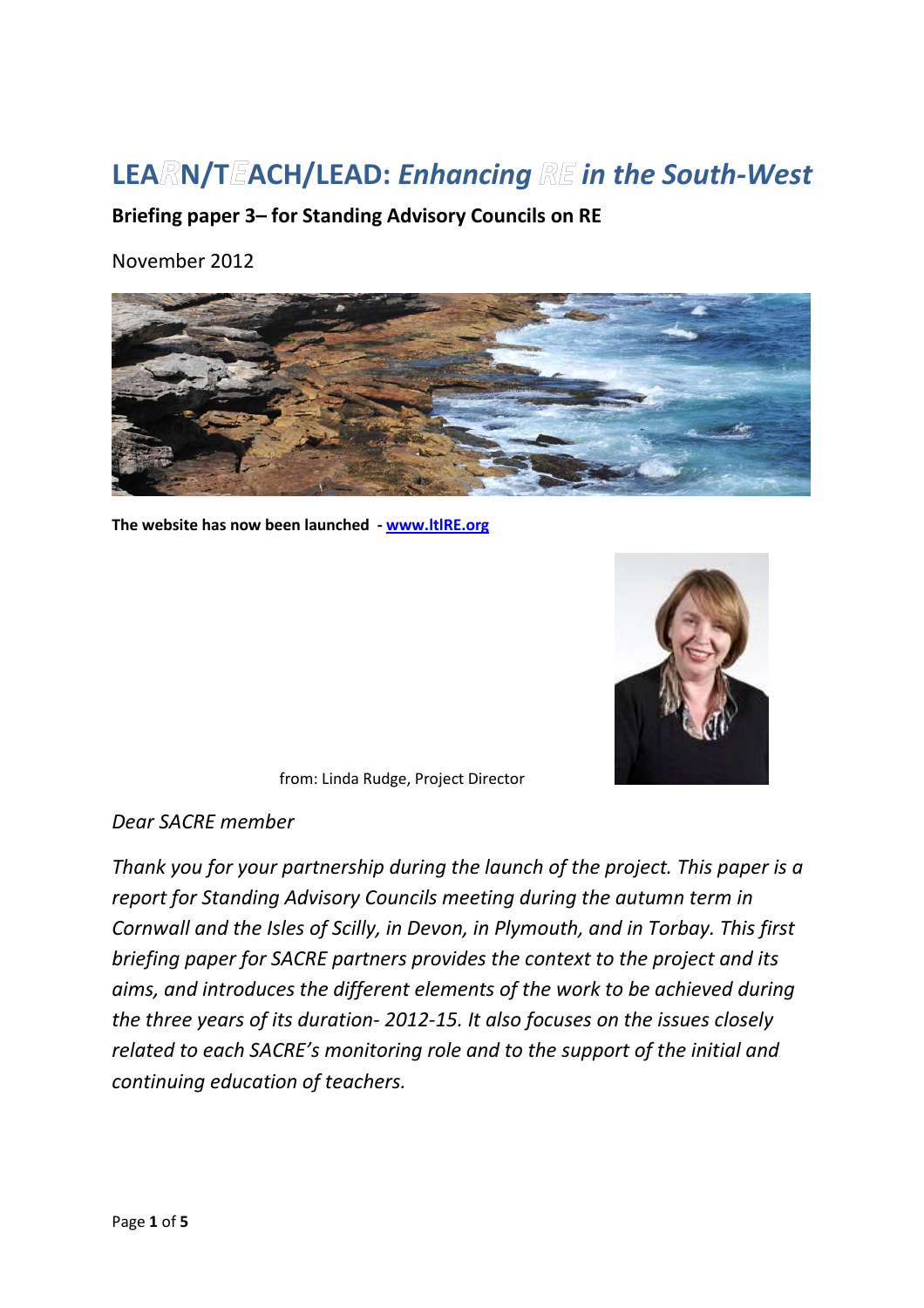# **The Project**

The original bid to St Luke's College Foundation highlighted the following issues that are relevant for teachers of RE nationally, and in the region.

'The overall aim of the project is to identify and address unmet needs of RE (Religious Education) teachers in Devon, Cornwall, Plymouth and Torbay and thereby to improve the quality of teaching & learning. The overall aim of the project is to identify and address unmet needs of RE (Religious Education) teachers in Devon, Cornwall, Plymouth and Torbay and thereby to improve the quality of teaching & learning outcomes, and leadership.'

The overall aim of the project is to identify and address unmet needs of RE (Religious Education) teachers in Devon, Cornwall, Plymouth and Torbay and thereby to improve the quality of teaching & learning outcomes, and leadership.

*Project objectives:* 

- 1. To identify and prioritise what the unmet needs in RE are for the SW
- 2. To create plan and deliver a range of strategies to meet these needs such as:
	- An annual regional conference
	- Dissemination of good practice through the SWGfL (South West Grid for Learning)
	- Sustainable support networks for RE across the region in hubs
	- Developing a coherent approach to the teaching and learning in RE
- 3. To target the unmet needs of those new to RE teaching or subject leadership
- 4. To work together with interfaith groups and SACREs (Standing Advisory Councils for Religious Education) where appropriate to develop and coordinate faith speaker services to schools
- 5. To strengthen links through working in partnership with LAs (Local Authorities), Dioceses, HEIs (Higher Education Institutions) and Faith Communities
- 6. To promote and share good practice in sustaining leadership and management for religious education especially in primary schools
- 7. *(agreed later with the funding agency*) To encourage'A' level students to consider reading Theology at university.

## **The Role of Hub Leaders**

So far we have appointed seven out of twelve project leaders for RE (PLREs) who are all teachers of RE in primary and secondary schools across the region. Another teacher in Plymouth is kindly acting as a reserve for this first year. We are still looking for five colleagues to fill the PLRE roles in Cornwall, Plymouth and North Devon.

Supported by steering group members, and by the equivalent of two days training each year, PLREs are expected to lead the hub groups in developing quality RE which raises standards and improves teacher knowledge and confidence. Their responsibilities are to:

- attend the training sessions for hub leaders (equivalent to 1.5 days per year)
- contribute to resource development in the project and utilise the website to promote good practice
- ensure all hub sessions are well planned with clear objectives and outcomes
- ensure that hub sessions are well attended and administered (venues, refreshments, materials).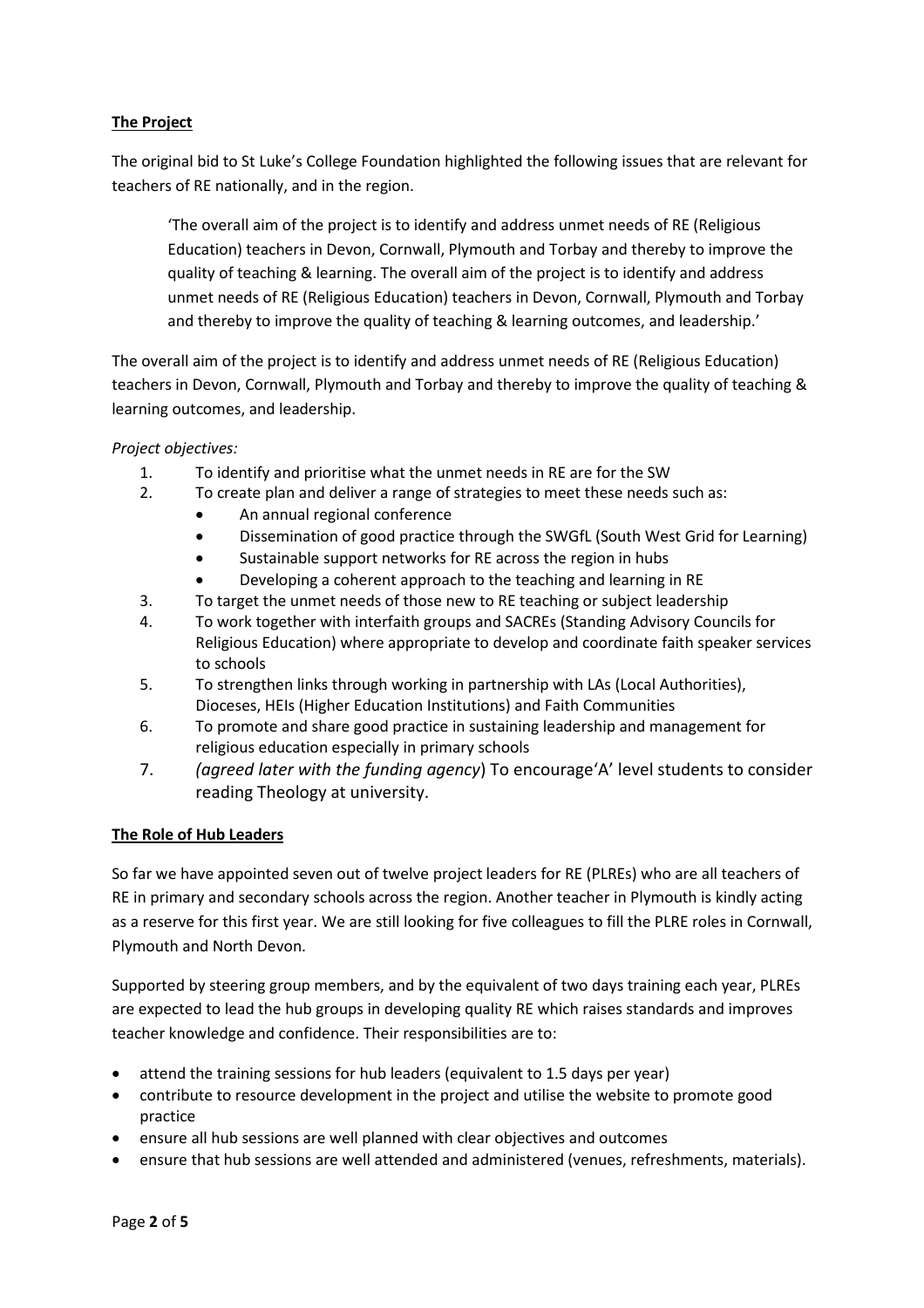Details about dates of hub meetings and venues will be posted on the website and sent round to schools through partnership networks. Appointments so far:

| Nicola Bonell        | St Mary's (CE) Primary, Penzance | West Cornwall (PY)                         |
|----------------------|----------------------------------|--------------------------------------------|
| Rachel Willcocks     | <b>Exmouth Community College</b> | <b>Exeter and East Devon</b>               |
|                      |                                  | (SY)                                       |
| Sarah Hopkins        | Drake's (CE) Primary School East | <b>Exeter and East Devon</b>               |
|                      | <b>Budleigh</b>                  | (PY)                                       |
| Joseph Matthews      | Ilfracombe Community College     | North Devon (SY)                           |
| <b>Corrine Price</b> | Wolborough (CE) Primary,         | Torbay area (PY)                           |
|                      | Newton Abbot                     |                                            |
| Charlotte Caluori    | St Cuthbert Mayne (RC/CE)        | Torbay area (SY)                           |
|                      | Secondary, Torquay               |                                            |
| lan Hartley          | The Ridgeway School,             | Plymouth (SY)                              |
|                      | Plymouth                         |                                            |
| Simon Knight         | All Saints Academy Plymouth      | (Reserve - Plymouth and<br>southern areas) |

# **The Role of the Project Director**

I was appointed to this role during the summer term of 2012. My responsibilities are to:

- oversee selection and support for lead RE practitioners
- prepare and deliver high quality RE input to project participants to enrich learning and improve standards in the subject
- liaise with hub leaders so that hub sessions are purposeful, focussed and lead to improved learning in RE, addressing the identified areas of weakness in the subject
- coordinate training of the faith communities
- provide the trust with annual reports of the project's progress and a final summative evaluation of the project and its impact on participants
- plan the annual residential conferences, in partnership with the steering group and hub leaders
- liaise with South West Grid for Learning (SWGfL) in ensuring ICT (information and communication technology)/ website is effectively utilised to enhance the quality of the project and resources developed during the project are shared effectively and promoted nationally – (**NB – October 2012** – the project is developing its own website as a response to the emerging theory that not enough schools in the project are using SWGfL as the main virtual environment)
- liaise with the administrator in ensuring all aspects of the project (conferences, hub sessions, training for hub leaders, steering group meetings) are clearly and effectively administered.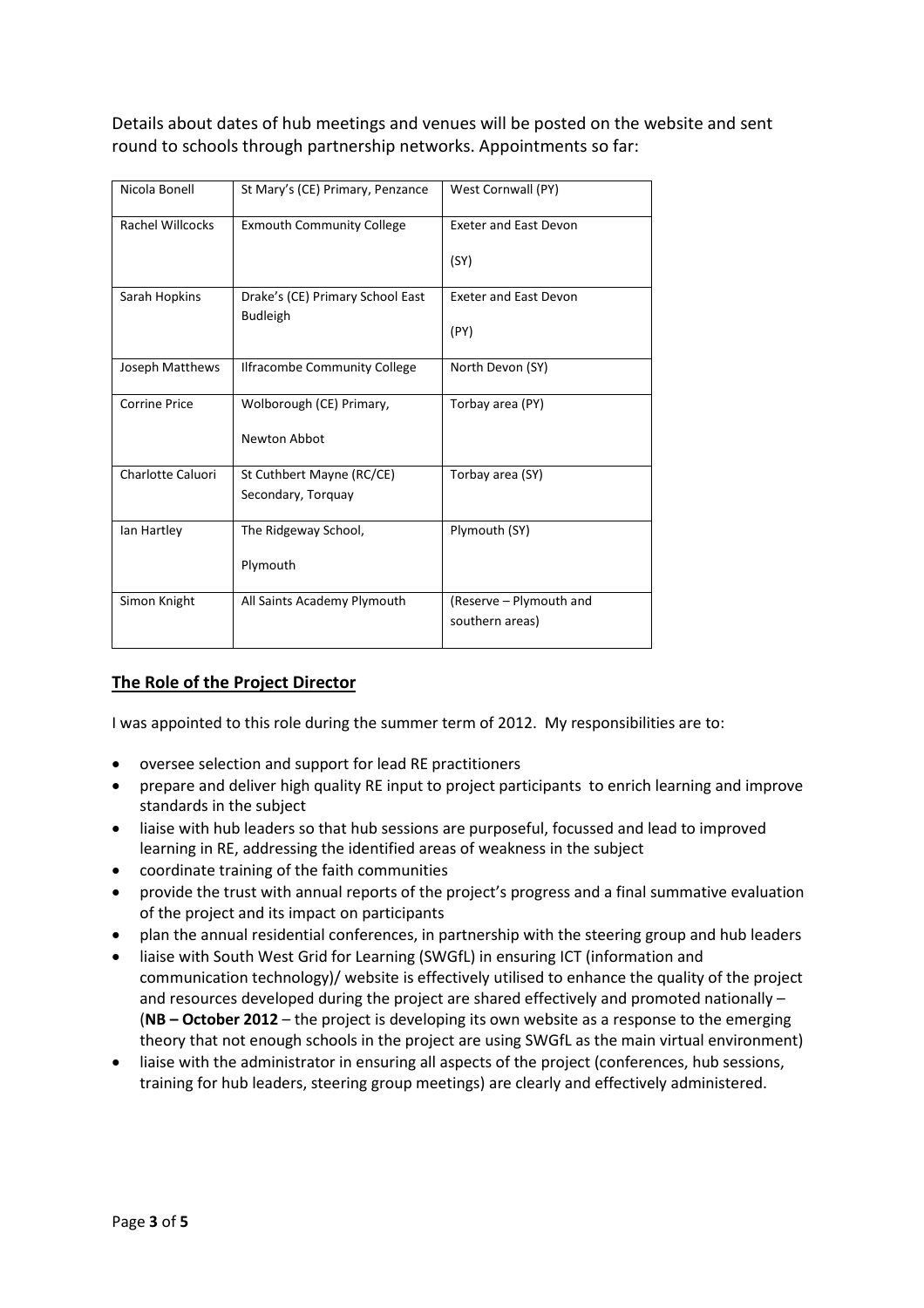## **The Role of the Steering Group**

The steering group represents partners across the region and includes SACRE members. The group's role is to:

- provide guidance and support in terms of shaping the key priorities in the project and monitor the development of the project
- actively contribute to the conferences, training sessions for hub leaders and development of support materials
- attend steering group meetings (twice yearly)
- where practicable support the hub sessions
- support the project directors in the effective leadership of the project

### *Membership of the steering group*

Exeter Diocesan Board of Education: Tatiana Wilson Truro Diocesan Board of Education: Irene Pooley Cornwall LA/SACRE: David Hampshire Devon LA/SACRE: Ed Pawson Torbay LA/SACRE: David Hampshire Plymouth LA/SACRE: Jonathan Marshall University of Exeter: Karen Walshe University College of St Mark and St John: Teresa Griffiths Teacher representative: Giles Freathy St Luke's College Foundation (Trustees): Dick Powell and Barbara Wintersgill *In attendance*: project director (Linda Rudge) and project administrator

There are some budget constraints on the size of the group (originally 7) and on the frequency and location of meetings. Partner organisations can suggest substitutions for meetings if a member is unable to attend.

### **2012 conference: 'The Teacher as the Key to Successful RE'**

This launch conference in Plymouth was attended by 64 delegates and speakers, mainly teachers from primary and secondary schools (approximately - 10 from Cornwall, 24 from Devon, and 19 from Plymouth and Torbay.) The programme lived up to its promise to provide opportunities for teachers and other educators in the region to enjoy positive experiences of continuing professional development at another challenging time in the history of this subject. All the evaluations showed how much teachers and other guests appreciated this opportunity. Our two nationally renowned keynote speakers (Mark Chater and Dilwyn Hunt) presented sessions that raised (and answered) questions about the meaning of 'learning from 'religion, and about assessment for learning in RE. Workshop and session leaders from the steering group, and the PLREs, added to the professional and academic challenges presented by the keynote speeches. These sessions also provided teachers with an excellent start to the CPD promised in this project.

### *'Unmet needs'*

Focus group discussions at the conference with reporting cards enabled us to carry out some checks on the project's list of 'unmet CPD needs' identified in a questionnaire which supported the bid for funding. OFSTED priorities in 2010 for CPD were identified in the bid (below), and they will be